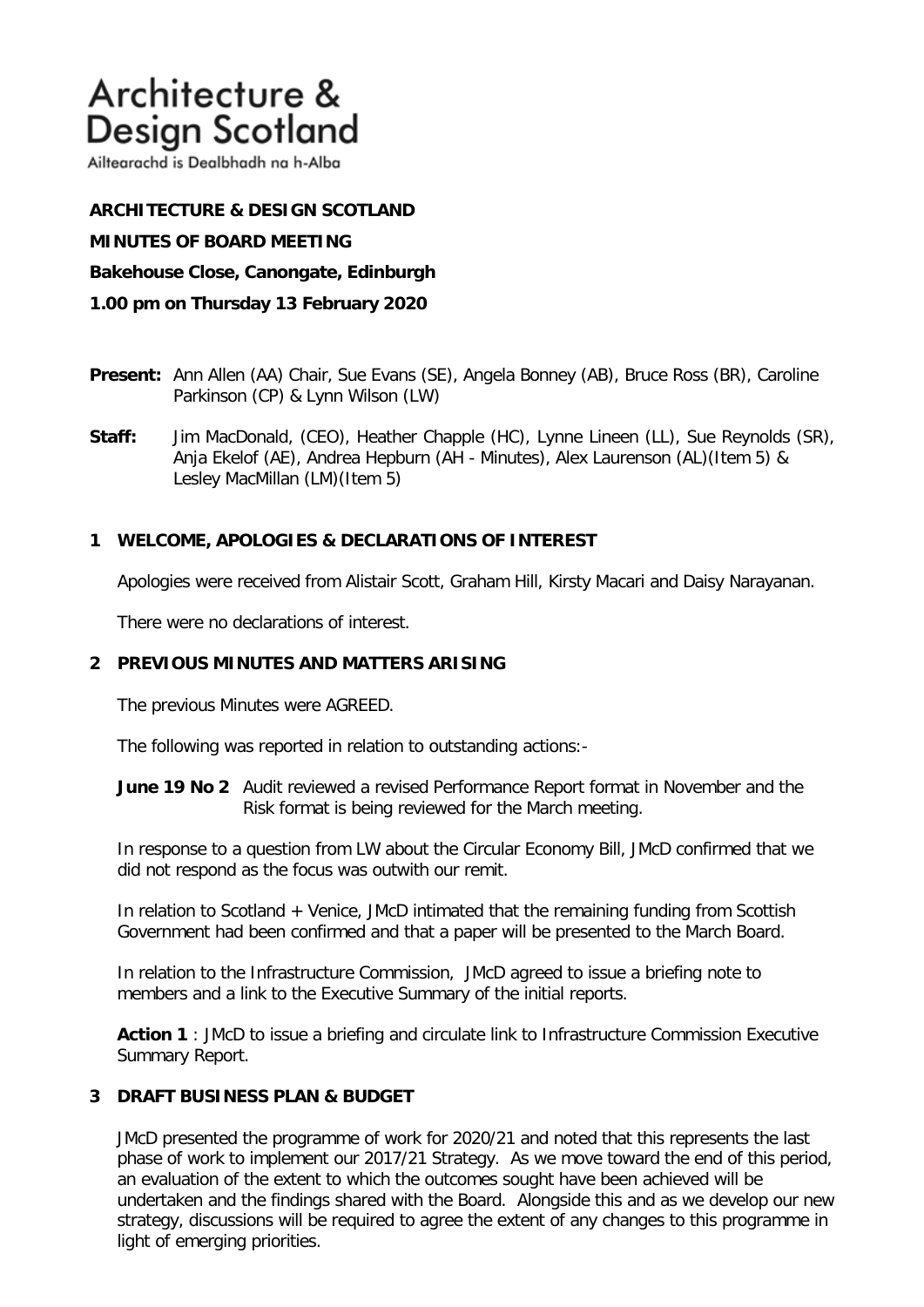It was agreed that links to the 2017/20 strategy outcomes be included against each project in future reporting. JMcD to action.

Action 2 : Links to the strategy outcomes to be included against projects in future Business Plan updates.

The accompanying budget was prepared prior to the SG budget. JMcD noted that since issue, we have had confirmation of funding from Planning and Architecture Division, Healthcare Directorate and Learning Directorate but await confirmation from Energy & Climate Change Directorate. On this basis, and given that we await the outcome of the UK Budget, a further draft of the budget will be presented to Board at the start of 2020/21.

The Draft Business Plan and Budget was AGREED

### **4 STRATEGY BRIEFING**

JMcD confirmed that the project is on track and we are currently undertaking stakeholder engagement a report on which will be shared early next month.

AE led members through a review of key stakeholder relationships and an updated list was agreed. As part of this, AE agreed to share a set of questions to support conversations with key stakeholders.

Action 3: AE to circulate the set of questions to Members.

The Chair asked that we take time at a future meeting to look at how Board Members can support our work and how we share information. JMcD to include this on a future agenda.

CP asked if we will be linking up with any of the fringe events at COP26 in Glasgow. JMcD confirmed that we are planning to do so but the detail of this is not yet finalised. AA suggested we come back to this is April when the Strategy is clearer.

### **6 ANY OTHER BUSINESS**

### 2020/21 Meetings Schedule

The meetings schedule for next financial year was tabled. JMcD advised it follows the same pattern as this year, the second Thursday of each month. Due to rescheduling March dates in recent years in was agreed to push the March 2021 date back a week. AA also asked if there were any suggestions for outreach locations for the Board to visit to let JMcD know.

The next meeting is scheduled for Thursday 19 March from 10.00am - 4.00pm in Bakehouse Close.

**Action 4** : Board Meeting calendar invites to be sent out for April 2020 – March 2021.

### Meeting with Cabinet Secretary for Culture, Tourism and External Affairs

JMcD tabled the draft Agenda for the meeting with Ms Hyslop next week and advised that AA, SE, DN and GH are the Board Members scheduled to attend. The briefing note will be circulated to all Board Members following today's meeting.

**Action 5** : Briefing note for meeting with the Cabinet Secretary to be circulated.

End of Year Expenses